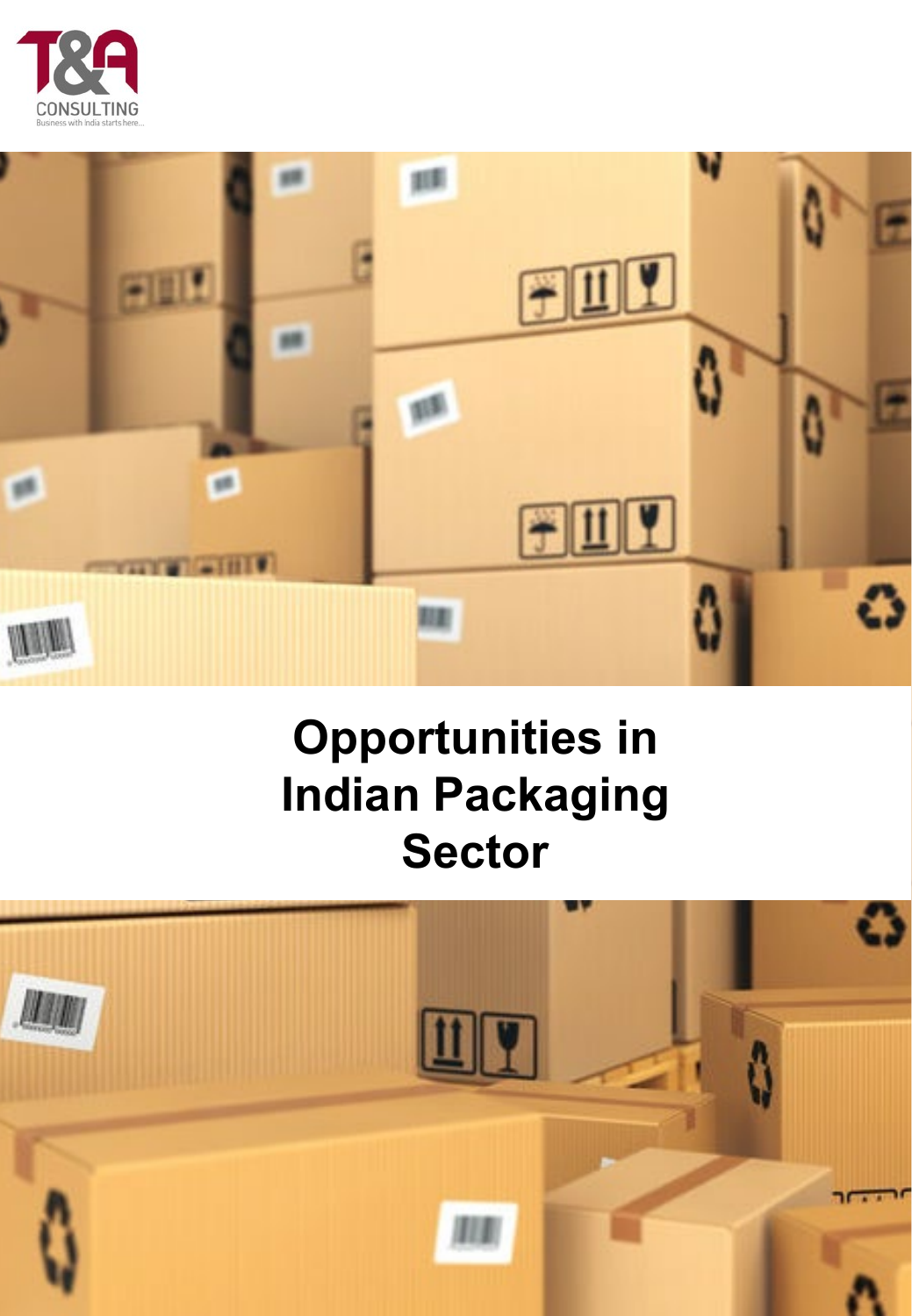



**USD 75 billion** Indian Packaging Sector (2019)

**Investments**

### **USD 103 billion**

Indian Packaging Sector (2025)

### **Packaging** Materials and Machinery - **End Users** (by volume)



**Constantia Flexibles (Austria) Huhtamaki (Finland)**

Sources: Federation of Indian Chambers of Commerce and Industry (FICCI), Mordor Intelligence, Wisconsin Economic Development Corporation, Media releases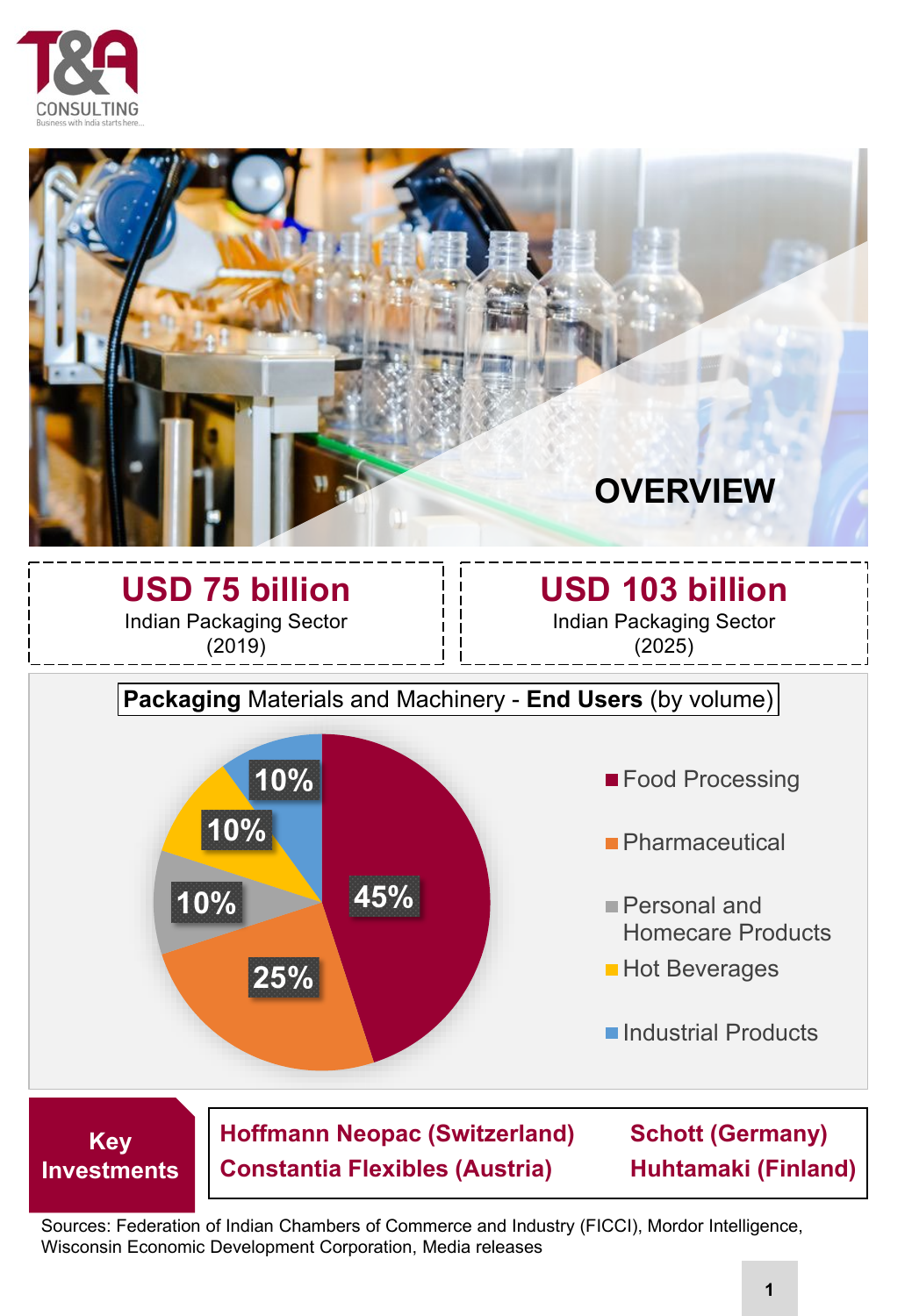



r ackaging sector in mula is classified into rigid and nexible segments based<br>on the type of material with flexible packaging accounting for nearly two-thirds Packaging sector in India is classified into rigid and flexible segments based of the entire sector. Though food processing sector accounts for 50% of consumption of flexible packaging products, the pharmaceutical packaging sector is set to witness over 9% growth to value at USD 3.6 billion by 2023.

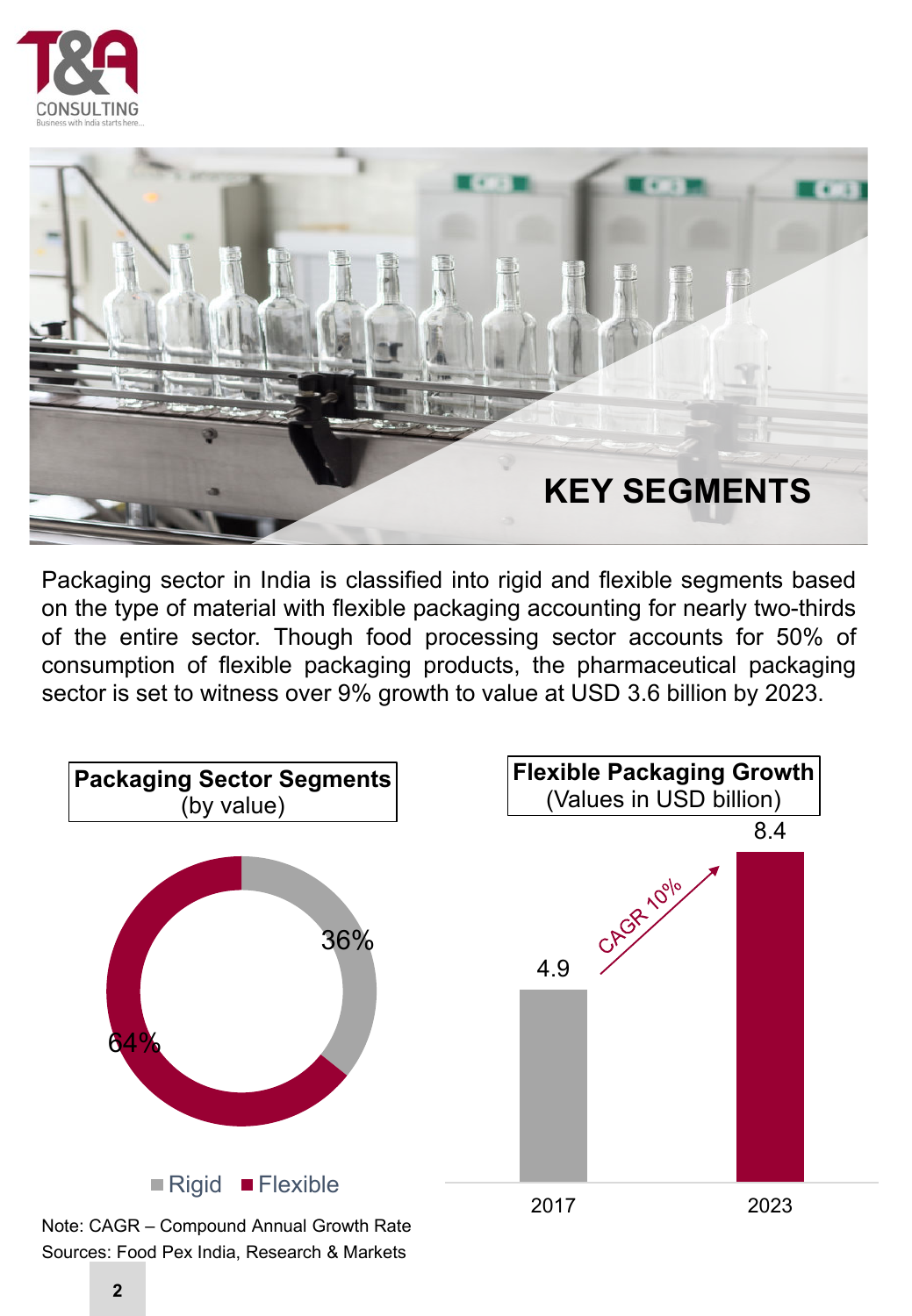



## **Leverage the sustainable packaging segment**



Synthetic paper, jute, paper, and agricultural waste as flexible packaging material gaining popularity

#### **Supply to booming customer industries**

Growth in Indian e-commerce, organised retail, FMCG, and online food aggregators to boost demand





#### **Drive innovation and technology**

Smart packaging for product management and tamper protection are expected to become a norm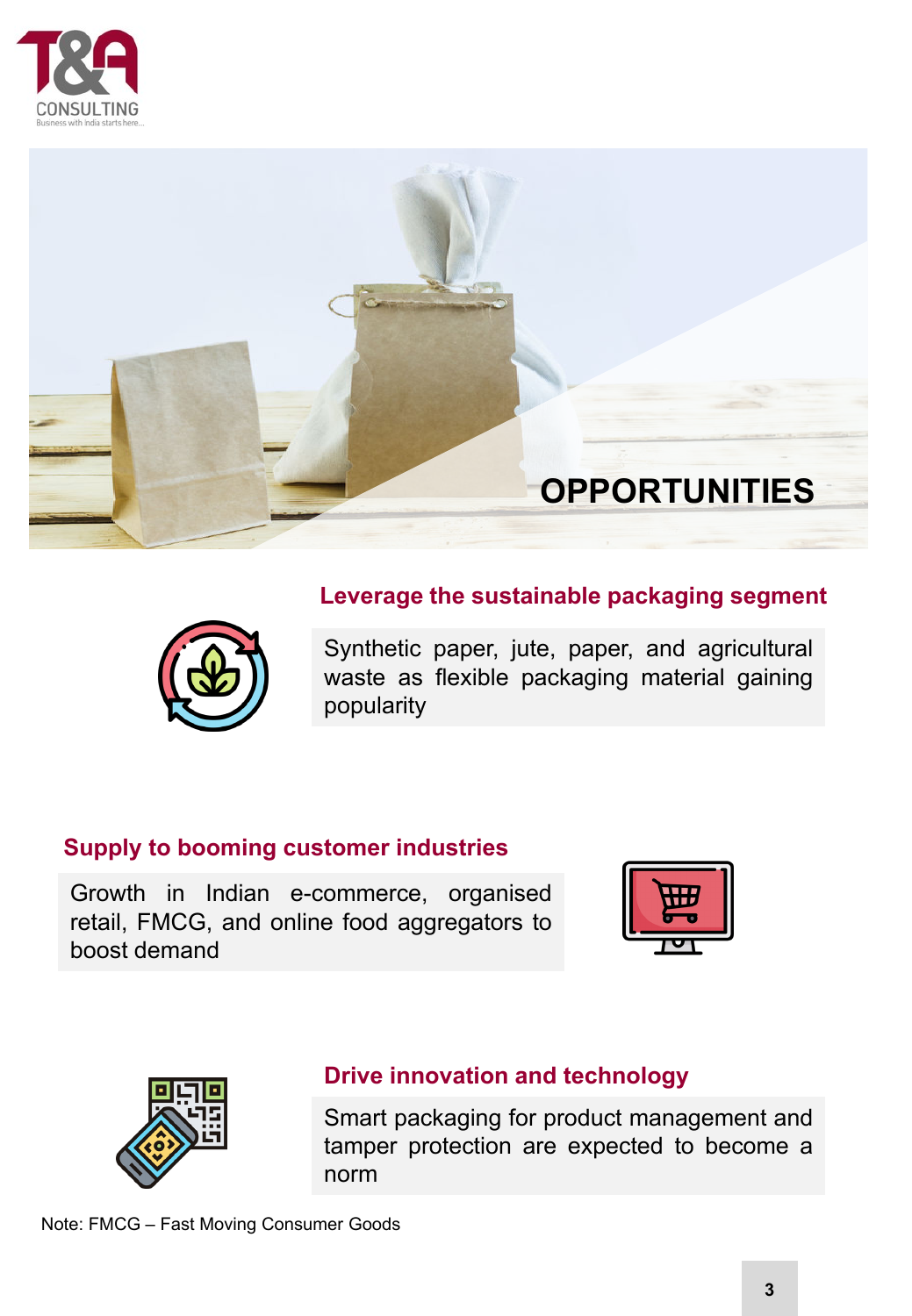





Pharmaceutical industry to upgrade packaging processes and systems in compliance with GMP. Product safety and packaging standards are adopted by the industry and promoted by the regulators.



Lower tax rates for new manufacturing firms. Government's plan to phase out single use plastics has sparked innovation.



Increasing disposable income levels and rising demand for packaged food and FMCG products.



Brands planning to shun plastic for eco-friendly options. Sustainable sourcing, packaging and labelling emerging as key product differentiator.